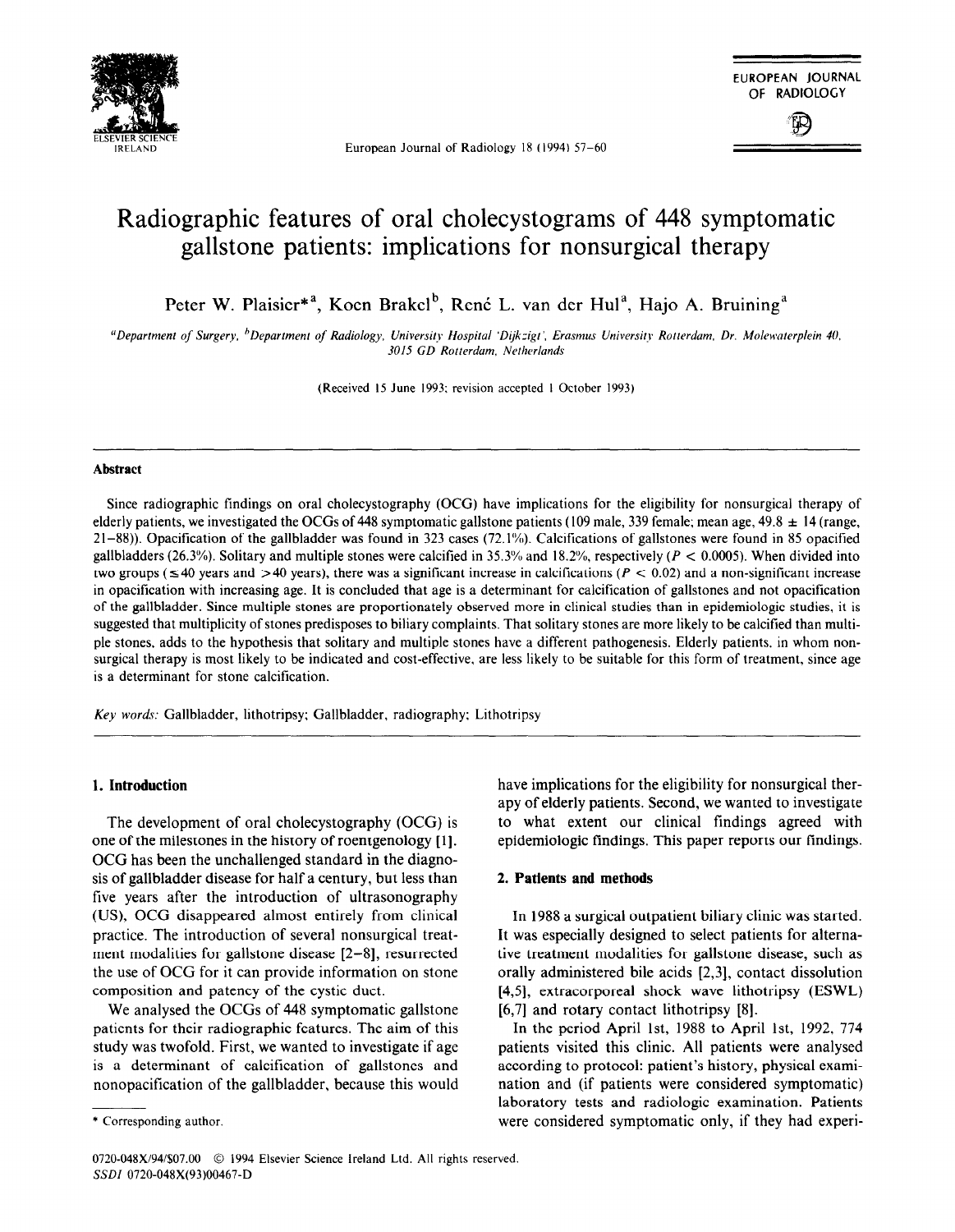enced one or more episodes of abdominal pain (usually epigastric or right upper quadrant) lasting more than I5 min but less than 5 h, according to the Roma Working Team definition [9].

Radiologic examination consisted of US and OCG. Calcifications were only recorded in visualised gallbladders, analogously to the GREPCO study [10]. Results of recent examinations done elsewhere, were not repeated and used in this study. An OCG was not performed, when the patient refused a nonsurgical therapeutic option or if previous US examination excluded the patient by our ESWL entry criteria  $(>10$  stones, stones with a diameter  $\lt 5$  mm, common bile duct stones, aneurysms or cysts in the shock wave path and pregnancy) [7].

One-hundred thirteen patients (14.6%) were excluded from OCG, because they had no biliary symptoms. Of the 661 symptomatic patients, 213 patients (32.2%) had no OCG performed because they preferred cholecystectomy. OCG was performed after intake of iocematic acid the evening before the examination. Intake of Cholebrine@ (iocematic acid) was according to body weight:  $< 60 \text{ kg}$ , 3.00 g (1.86 g); 60-90 kg, 4.50 g (2.79) g);  $> 90$  kg, 6.00 g (3.72 g). Cholebrine® was taken orally in two steps with an interval of 1 h, with some water, after which the patient was not allowed to eat, drink or smoke. Intake of Cholebrine<sup>®</sup> was planned in such a way, that fasting time was approximately 12 h.

Due to logistical reasons we were not able to provide repeat doses in the case of nonvisualisation of the gallbladder. However, it has been demonstrated that in patients in whom normal opacitication occurs after a repeat dose, the initial dose already gave a faint visualisation of the gallbladder [ll]. Therefore, we categorised faint visualisation as opacitication being present.

All data were recorded on standardised forms without knowledge of previous examinations. On these standardised forms used for OCG the radiologist recorded whether there was opacification  $(Yes/No)$ , the number of gallstones  $(0, 1, 2, 3, 4, 5, 6-10, >10)$ , the diameter of the largest stone (in mm), whether the stones were calcificied (Yes/No) and if there was buoyancy (the presence of floating stones, Yes/No). In addition, if present, the sort of calcification (core, rim  $\lt 2$  mm, rim  $>2$ ) mm, total) was recorded. Finally, in the case the gallbladder did not opacify, whether there was contrast in the small bowels (Yes/No) to determine the patient's compliance. In the case of nonspherical stones the largest diameter was recorded. Measurements of stone size were corrected for an empirically determined magnification factor of 1.3.

Statistical analysis was done by means of regression analysis, the Chi-square test for trends in proportions, and the test for differences between proportions assuming binomial distributions.

# 3. **Results**

Four hundred and forty eight patients (109 male, 339 female; mean age,  $49.8 \pm 14$  (range, 21-88)) underwent OCG. Opacification was found in 323 cases (72.1%) and nonvisualisation in 125 (27.9%). Calcifications were found in 85 cases of 323 visualised gallbladders (26.3%). These results are summarised in Table 1 together with the calcification patterns.

Between the sexes there was no significant difference in opacification (69.7% (male) vs. 74.6% (female;  $P = 0.31$ ) and calcifications (31.6% (male/male) vs. 24.1% (female); *P =* 0.19).

Stones were calcified in 35.3% of the solitary stones (361102) and in 18.2% of multiple stones (49/269) *(P <*  0.0005). Mean diameter of the largest stone was on OCG 17.3  $\pm$  11 mm (range, 3-65); median, 15 mm.

The distribution of number of stones is depicted in Table 2. With US, solitary stones were found in 30.1% of all 448 cases and 33.1% of the 323 gallbladders, visualising at OCG. Mean diameter of the largest stone measured with US, was  $14.2 \pm 8$  mm (range, 3-45); median, 12 mm.

Patients  $\leq 40$  years and  $> 40$  years had opacified gallbladders in 69.3% (88/127) and 73.2% (235/321) of the cases, respectively  $(P = 0.40)$ . Patients  $\leq 40$  years and > 40 years had calcified stones in opacified gallbladders in 16.9% (15/89) and 29.9% (701234) of the cases, respectively  $(P < 0.02)$ .

# 4. **Discussion**

US is the preferred diagnostic tool for detecting gallstones, for it is noninvasive and, unlike OCG, simple to perform, lacks ionising radiation and is independent of hepatic function  $[12,13]$ . Moreover, US is slightly more sensitive than OCG [14] (Table 2). Still, OCG is very reliable in determining gallstone size and number

Table 1

Gallbladder opacitication, stone calcification and buoyancy recorded at oral cholecystography in 448 symptomatic gallstone patients

| Feature                   | No. of<br>patients | Percentage |
|---------------------------|--------------------|------------|
| Gallbladder               |                    |            |
| Opacification             | 323                | 72.1       |
| Gallstones                |                    |            |
| Calcification             | 85                 | 26.3       |
| Completely                | 30                 | 35.3       |
| $Rim \leq 2$ mm           | 24                 | 28.2       |
| $Rim > 2$ mm              | 13                 | 15.3       |
| Core                      | 13                 | 15.3       |
| Not recorded <sup>a</sup> | 5                  | 5.9        |
| <b>Buovancy</b>           | 20                 | 4.5        |

"OCG performed in another hospital.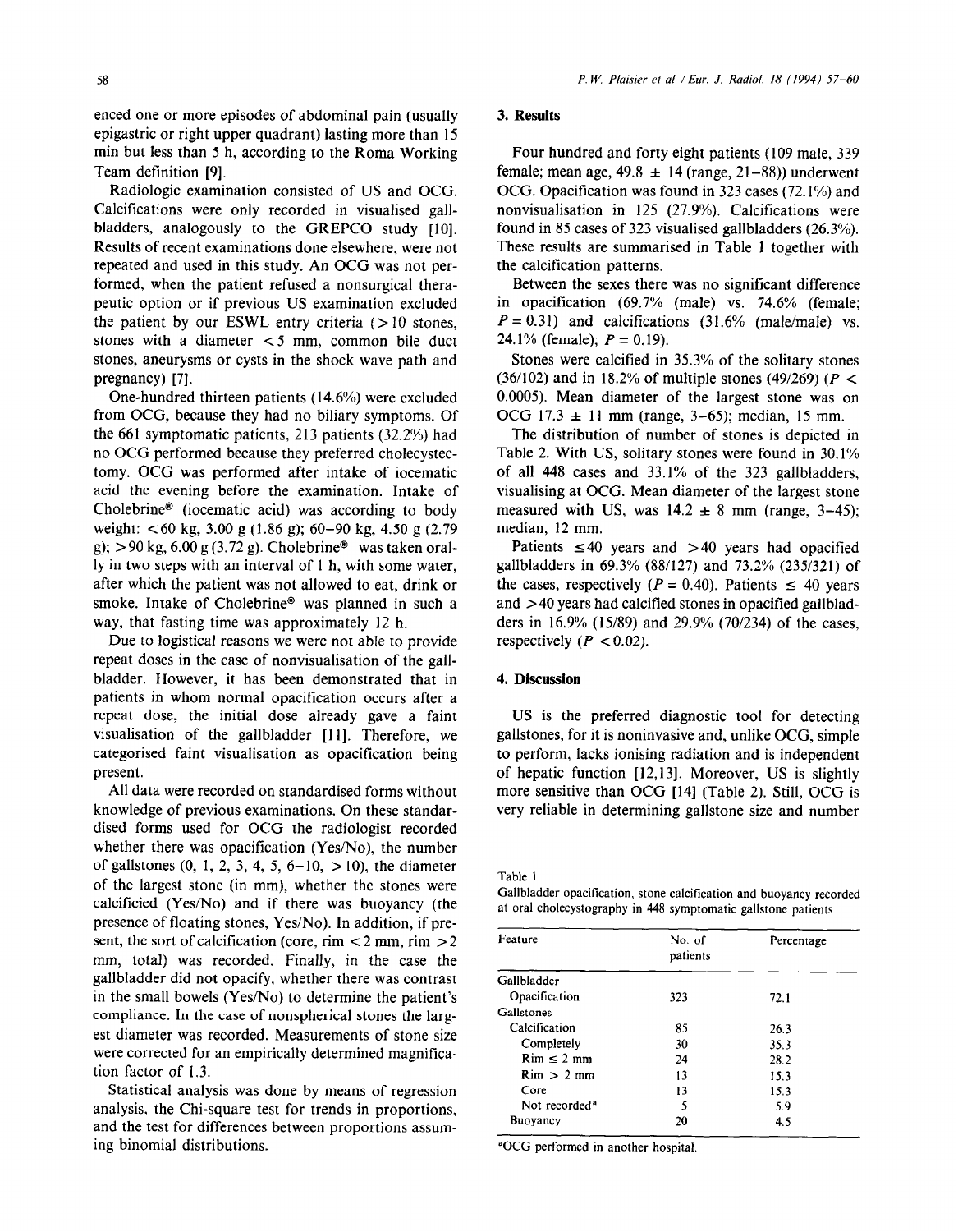#### Table 2

Distribution of number of stones at oral cholecystography (OCG) and the corresponding findings at ultrasonography (US) in 323 visualised gallbladders of 448 symptomatic patients

| No. of stones              | No. of patients | No. of patients on |  |
|----------------------------|-----------------|--------------------|--|
|                            | on OCG $(\%)$   | US $(\%)$          |  |
| $\bf{0}$                   | 54 (16.7)       | $18(5.6)^a$        |  |
| 1                          | 102(31.6)       | 107(33.1)          |  |
| $\overline{2}$             | 41 (12.7)       | 41 (12.7)          |  |
| 3                          | 13(4.0)         | 20(6.2)            |  |
| 4                          | 12(3.7)         | 11(3.4)            |  |
| 5                          | 8(2.5)          | 23(7.1)            |  |
| $6 - 10$                   | 24 (7.4)        | 27(8.4)            |  |
| >10                        | 57 (17.6)       | 65(20.1)           |  |
| Not specifically<br>stated | 12(3.7)         | 11 (3.4)           |  |
| Total                      | 323 (99.9)      | 323 (100.0)        |  |

<sup>a</sup>Grit (concretions  $\lt$  3 mm), 6; polyps, 4; sludge, 2; adenomyomatosis. I; passed stones. 5.

[14]. OCG also provides information on the functional state of the gallbladder, information which is necessary for several nonsurgical treatment modalities for symptomatic gallstones.

We analysed the radiographic findings of 448 symptomatic gallstone patients. It is one of the largest prospective clinical studies available in the US era. Moreover, these data were double-checked with US in all cases. That different radiologists interpreted the OCGs, probably did not influence results, since it has been demonstrated that there is little inter-observer variety in assessment of visualisation of the gallbladder and opaqueness of gallstones [10].

We found an overall opacification rate of 72.1%, which is comparable with two epidemiologic studies in Italy [10,15]. Although Mujahed et al. found an overall visualisation rate of  $91.7\%$ , it must be borne in mind that they used a different OCG regimen [16]: at day 1 of their 2-day examination, 75.2% of the gallbladders opacified which is indeed comparable with our data. We also found that age is not a determinant of visualisation, which was also found by the Rome group [10].

We demonstrated an overall calcification rate of  $26.3\%$ , a percentage also largely comparable with the Rome group, which found radiopacity in  $29.1\%$  of the cases [lo]. It is also in accordance with the clinical impression that radiolucent prevail over radiopaque stones [17]. We found that the elderly are more likely to have calcified gallstones than younger patients, which is in accordance with Bell's chemical analysis of gallstones [18]. However, unlike Bell and others [19], we, like the GREPCO study, were not able to demonstrate a significant larger calcification rate in men than in women. This is most probably caused by the fact that radiologic studies do not entirely reflect the chemical structure of the gallstones, since not all calcifications are shown at radiography [20]. On the other hand. the discrepancy may be due to selection. Bell found a radiopaqueness in  $50\%$ of patients coming to cholecystectomy and in his paper he had already noted that this rate was considerably higher than reported elsewhere [18]. He argued that radiopaque stones were more likely to be detected than radiolucent stones, which was true since his study was performed in the pre-US era. Sutor and Wooley also used gallstones removed at cholecystectomy [19], which possibly explains the difference.

We found that multiple stones prevail over solitary stones in both OCG and US, which is in accordance with the clinical impression  $[17]$ . This was also found in another clinical study performed by Brink, who investigated the contents of extirpated gallbladders [21]. Epidemiologic studies, however, demonstrate solitary stones in  $40.5 - 50.9%$  of the OCGs [10,22] and  $45%$  of the USs [23]. This discrepancy between clinical and epidemiologic studies suggests that multiple stones are more likely to cause biliary symptoms than solitary stones. This impression is in accordance with the findings of the National Cooperative Gallstone Study. where patients with multiple stones had more biliary pain before entering the study and were more likely to develop symptoms during the prospective follow-up  $[24]$ .

Finally, to our knowledge, we are the first to report on the finding that solitary stones are calcified more often than multiple stones, a finding which adds to the hypothesis that solitary and multiple stones have different etiologies [25].

Our finding that elderly patients are more likely to have calcified gallstones implies that these patients are less likely to profit from nonsurgical therapy. First, because all sorts of calcifications exclude them from oral and contact dissolution therapy  $[2-5]$ . Second, because calcifications of  $> 2$  mm are contraindicated for ESWL [6,7], and third, because stones with a calcified rim  $\leq 2$ mm are even less likely to be cleared with ESWL than noncalcified stones [26]. In contrast to this. is the fact that rotary contact lithotripsy is able to treat all sorts of stones, including calcified ones [8]. However, this form of treatment is invasive and not readily available in most clinics [27].

That elderly patients are less likely to be suitable for nonsurgical therapy is regrettable. since in these patients this form of treatment is most likely to be indicated and cost-effective [28].

# **5. References**

- I Cole WH. Historical features of gallbladder disease: an imaging symposium. Radiology 1961; 76: 354-375.
- 2 Danziger RG. Hofmann AF. Schoenfield **LJ,** Thistle JL. Dissolution of cholesterol gallstones by chenodeoxycholic acid. N Engl J Med 1972; 286: l-8.